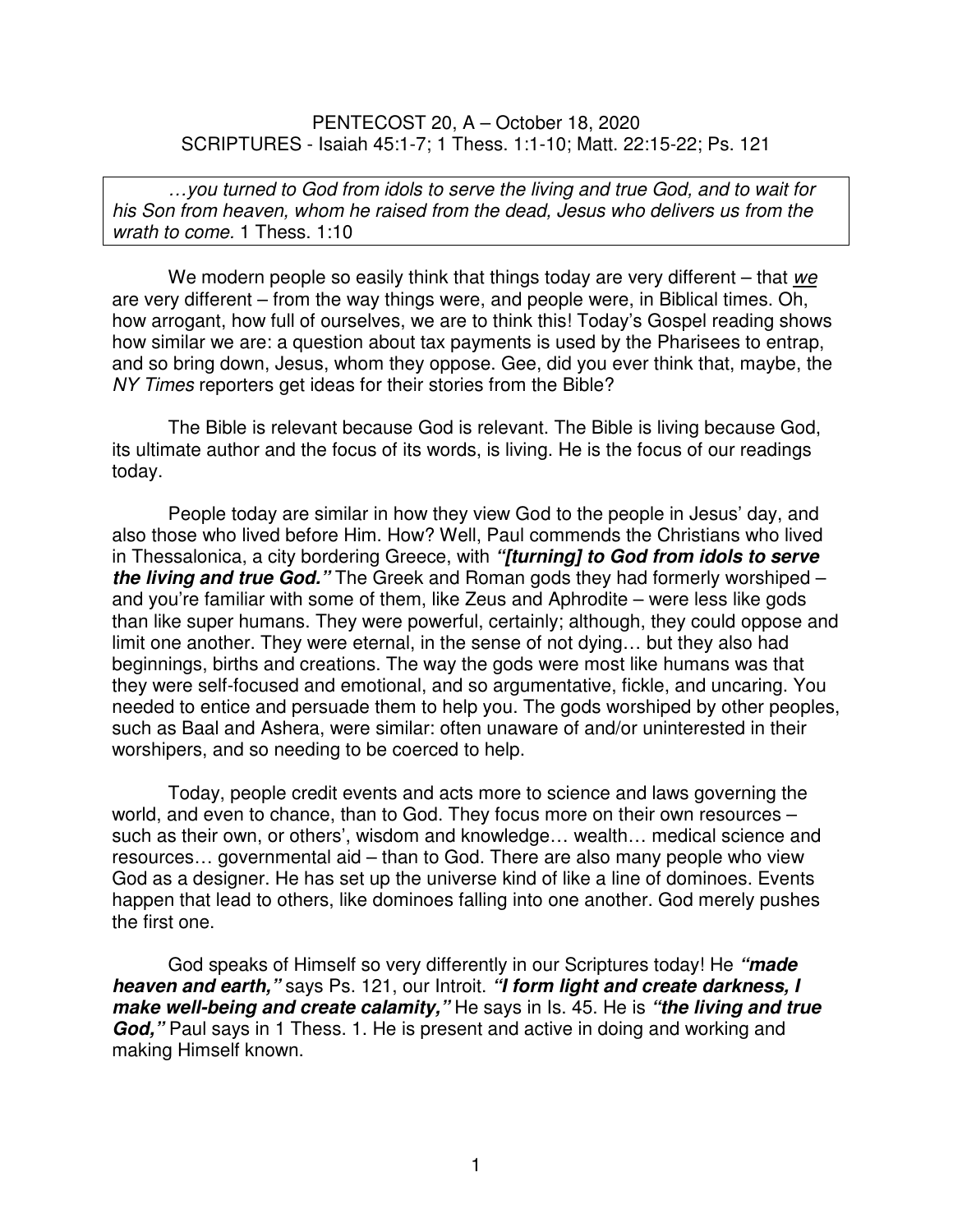What does this mean for us? That's a good Lutheran question. The answer is one which you may not like to consider. That God **"forms light and creates darkness,**  makes well-being and creates calamity," means that He not only causes "natural" disasters like deadly storms and fires, but also diseases like Covid19. But, isn't it a Chinese virus? Didn't it originate there, and maybe even from their scientists? Perhaps. But, if we take seriously what God says, that **"I form light and create darkness, I make well-being and create calamity,"** then we cannot leave Him out of it. Only an atheist, or a Deist who views God as an uninvolved originator of events that fall like dominoes, can comfortably leave God out of it. We Bible believers have to wrestle with His involvement.

What purposes could God have for a pandemic? Well, since He is eternal, He certainly has a much longer focus in mind than we do. And so, perhaps God is using this pandemic to draw our focus away from finding personal security and worth in temporary things like wealth, or work, or medicine and the health care industry, or man's wisdom. Unfortunately, the way a pandemic draws our focus away from these things is by tearing them down... by tearing us down... and so showing their and our ineptitude and inability and uncertainty, and finally, our mortality. Now, I'm not saying that God wants you to believe to the extent that you reject medicine and ignore the advice of doctors and scientists… oppose all governmental decrees and suggestions as useless, politically-driven only, and perhaps even detrimental and godless. Not at all! God makes very clear in the Bible that people and institutions and governments – even godless ones like Caesar's – can be used by Him to accomplish His purposes. **"Render to Caesar the things that are Caesar's,"** Jesus says. And, even though Cyrus is a king who does not know God or believe in Him, God calls him **"[My] anointed, whose right hand I have grasped, to subdue nations and to loose the belts of kings."** God will use him to accomplish His purposes! So, consider man's wisdom and contributions, but trust in God above everything else. He alone is our hope and our life!

 For, God is true and living, Paul says. This means that He is a personal God. Psalm 121 promises, **"He will not let your foot be moved; he who keeps you will not slumber… The Lord will keep you from all evil; he will keep your life. The Lord will keep your going out and your coming in from this time forth and forevermore."** And so, we believers in Jesus, the Son of God whom the Father sent to rescue us – you and me – from our sins, our death, and our hell… well, we believers don't just believe in a God who can help. We confess: **"My help comes from the Lord,**  who made heaven and earth." The living God is  $m\chi$  God,  $m\chi$  help, for He has been – and remains – involved in my life! **"God has chosen you,"** Paul says with certainty, **"because our gospel came to you not only in word, but also in power and in the Holy Spirit and with full conviction."** That you believe in Jesus as God's Son and your true Savior and believe, and so want to hear, His Gospel is the work of God, the blessing of His Holy Spirit! He is present with you and is working in your life!

So: what is God doing, or can God do, for you and with you when it comes to the Coronavirus? Do not think it's all about we can do. It's not, and so I don't hound people about how they wear their masks and who they associate with and what they do. Keep